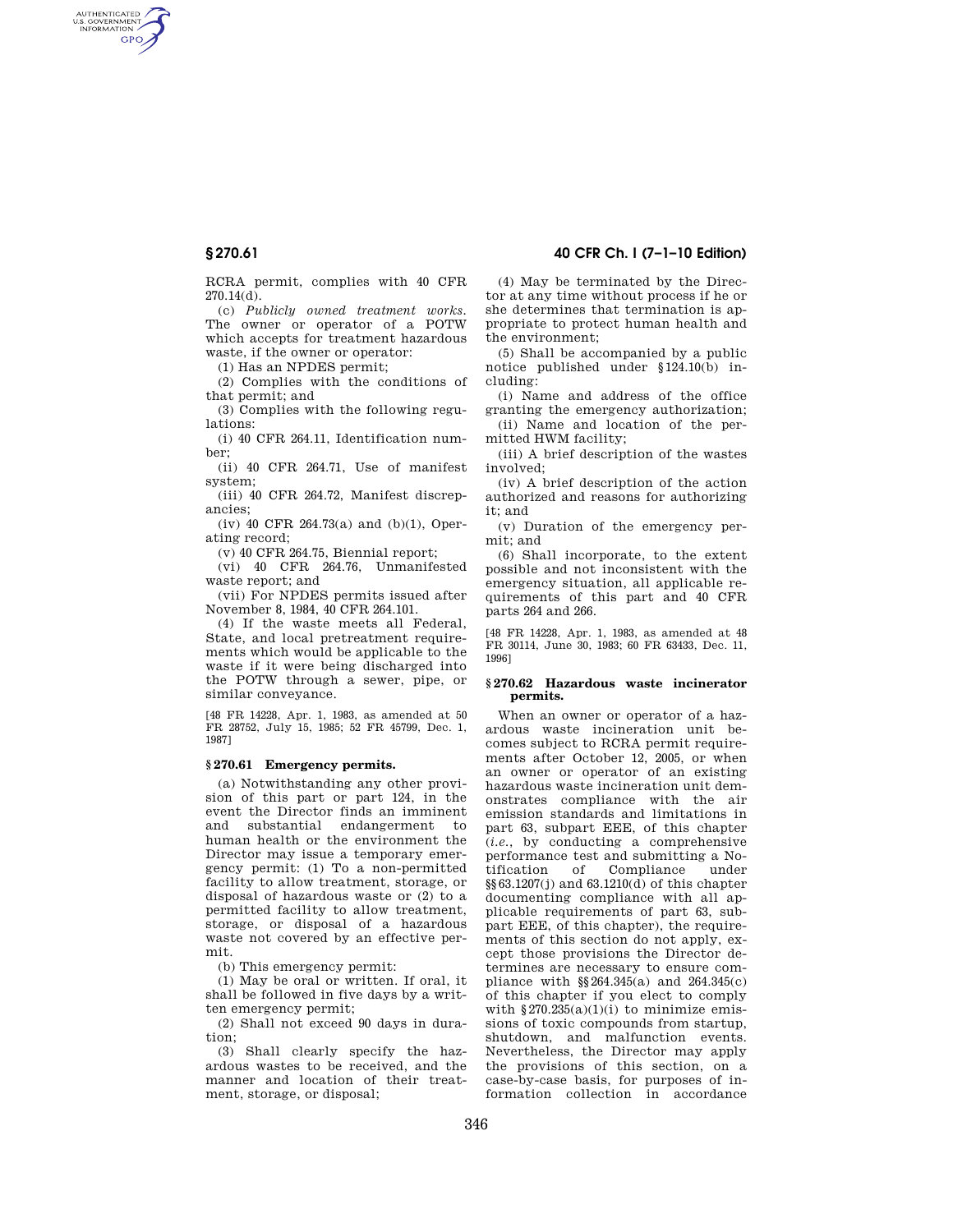## **Environmental Protection Agency § 270.62**

with §§270.10(k), 270.10(l), 270.32(b)(2), and 270.32(b)(3).

(a) For the purposes of determining operational readiness following completion of physical construction, the Director must establish permit conditions, including but not limited to allowable waste feeds and operating conditions, in the permit to a new hazardous waste incinerator. These permit conditions will be effective for the minimum time required to bring the incinerator to a point of operational readiness to conduct a trial burn, not to exceed 720 hours operating time for treatment of hazardous waste. The Director may extend the duration of this operational period once, for up to 720 additional hours, at the request of the applicant when good cause is shown. The permit may be modified to reflect the extension according to §270.42 of this chapter.

(1) Applicants must submit a statement, with part B of the permit application, which suggests the conditions necessary to operate in compliance with the performance standards of §264.343 of this chapter during this period. This statement should include, at a minimum, restrictions on waste constituents, waste feed rates and the operating parameters identified in §264.345 of this chapter.

(2) The Director will review this statement and any other relevant information submitted with part B of the permit application and specify requirements for this period sufficient to meet the performance standards of §264.343 of this chapter based on his engineering judgment.

(b) For the purposes of determining feasibility of compliance with the performance standards of §264.343 of this chapter and of determining adequate operating conditions under §264.345 of this chapter, the Director must establish conditions in the permit for a new hazardous waste incinerator to be effective during the trial burn.

(1) Applicants must propose a trial burn plan, prepared under paragraph (b)(2) of this section with a part B of the permit application.

(2) The trial burn plan must include the following information:

(i) An analysis of each waste or mixture of wastes to be burned which includes:

(A) Heat value of the waste in the form and composition in which it will be burned.

(B) Viscosity (if applicable), or description of the physical form of the waste.

(C) An identification of any hazardous organic constituents listed in part 261, appendix VIII of this chapter, which are present in the waste to be burned, except that the applicant need not analyze for constituents listed in part 261, appendix VIII, of this chapter which would reasonably not be expected to be found in the waste. The constituents excluded from analysis must be identified, and the basis for the exclusion stated. The waste analysis must rely on appropriate analytical techniques.

(D) An approximate quantification of the hazardous constituents identified in the waste, within the precision produced by appropriate analytical methods.

(ii) A detailed engineering description of the incinerator for which the permit is sought including:

(A) Manufacturer's name and model number of incinerator (if available).

(B) Type of incinerator.

(C) Linear dimensions of the incinerator unit including the cross sectional area of combustion chamber.

(D) Description of the auxiliary fuel system (type/feed).

(E) Capacity of prime mover.

(F) Description of automatic waste feed cut-off system(s).

(G) Stack gas monitoring and pollution control equipment.

(H) Nozzle and burner design.

(I) Construction materials.

(J) Location and description of temperature, pressure, and flow indicating and control devices.

(iii) A detailed description of sampling and monitoring procedures, including sampling and monitoring locations in the system, the equipment to be used, sampling and monitoring frequency, and planned analytical procedures for sample analysis.

(iv) A detailed test schedule for each waste for which the trial burn is planned including date(s), duration,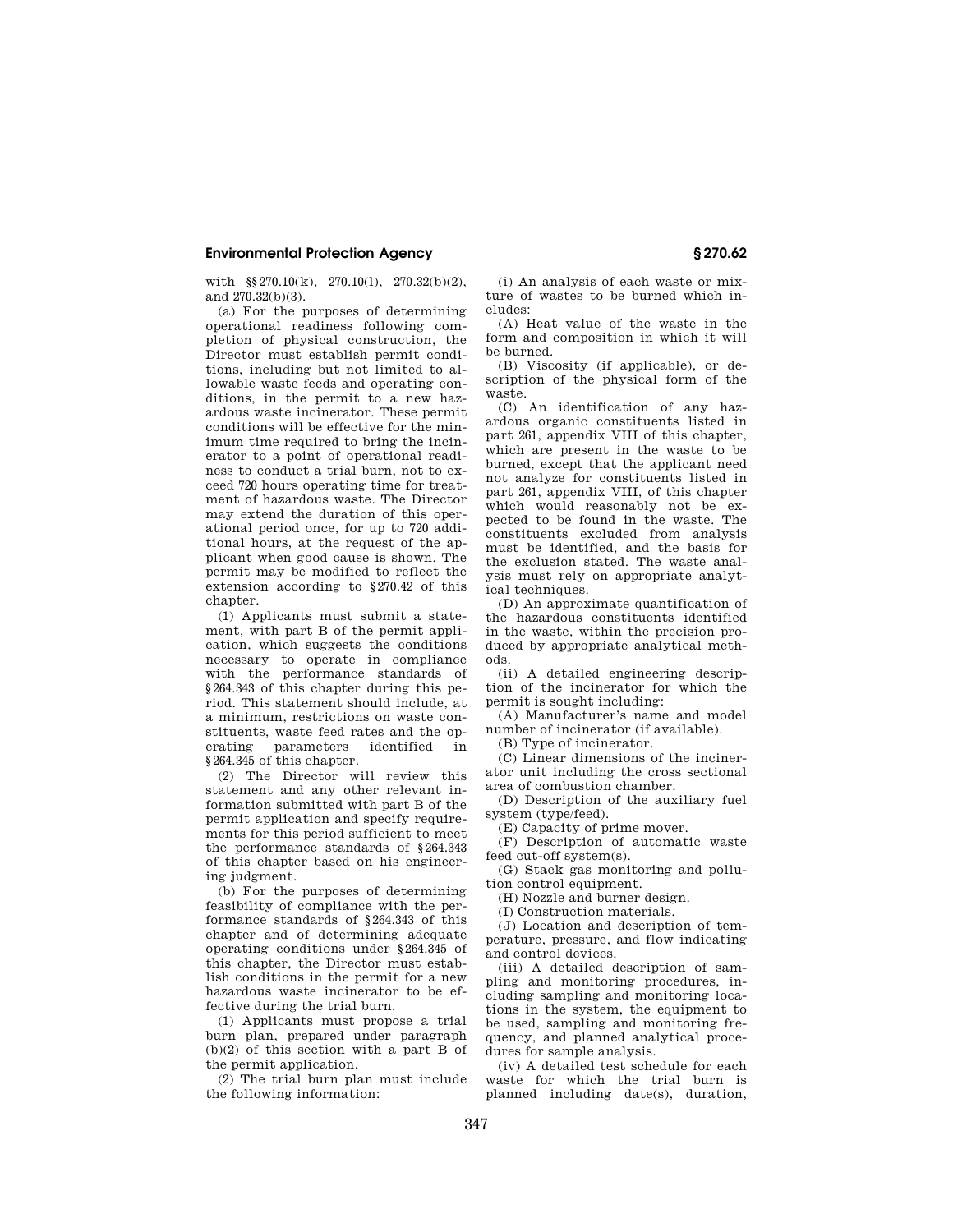quantity of waste to be burned, and other factors relevant to the Director's decision under paragraph (b)(5) of this section.

(v) A detailed test protocol, including, for each waste identified, the ranges of temperature, waste feed rate, combustion gas velocity, use of auxiliary fuel, and any other relevant parameters that will be varied to affect the destruction and removal efficiency of the incinerator.

(vi) A description of, and planned operating conditions for, any emission control equipment which will be used.

(vii) Procedures for rapidly stopping waste feed, shutting down the incinerator, and controlling emissions in the event of an equipment malfunction.

(viii) Such other information as the Director reasonably finds necessary to determine whether to approve the trial burn plan in light of the purposes of this paragraph and the criteria in paragraph (b)(5) of this section.

(3) The Director, in reviewing the trial burn plan, shall evaluate the sufficiency of the information provided and may require the applicant to supplement this information, if necessary, to achieve the purposes of this paragraph.

(4) Based on the waste analysis data in the trial burn plan, the Director will specify as trial Principal Organic Hazardous Constituents (POHCs), those constituents for which destruction and removal efficiencies must be calculated during the trial burn. These trial POHCs will be specified by the Director based on his estimate of the difficulty of incineration of the constituents identified in the waste analysis, their concentration or mass in the waste feed, and, for wastes listed in part 261, subpart D, of this chapter, the hazardous waste organic constituent or constituents identified in appendix VII of that part as the basis for listing.

(5) The Director shall approve a trial burn plan if he finds that:

(i) The trial burn is likely to determine whether the incinerator performance standard required by §264.343 of this chapter can be met;

(ii) The trial burn itself will not present an imminent hazard to human health or the environment;

**§ 270.62 40 CFR Ch. I (7–1–10 Edition)** 

(iii) The trial burn will help the Director to determine operating requirements to be specified under §264.345 of this chapter; and

(iv) The information sought in paragraphs (b)(5) (i) and (ii) of this section reasonably through other means.

(6) The Director must send a notice to all persons on the facility mailing list as set forth in 40 CFR  $124.10(c)(1)(ix)$  and to the appropriate units of State and local government as set forth in 40 CFR  $124.10(c)(1)(x)$  announcing the scheduled commencement and completion dates for the trial burn. The applicant may not commence the trial burn until after the Director has issued such notice.

(i) This notice must be mailed within a reasonable time period before the scheduled trial burn. An additional notice is not required if the trial burn is delayed due to circumstances beyond the control of the facility or the permitting agency.

(ii) This notice must contain:

(A) The name and telephone number of the applicant's contact person;

(B) The name and telephone number of the permitting agency's contact office;

(C) The location where the approved trial burn plan and any supporting documents can be reviewed and copied; and

(D) An expected time period for commencement and completion of the trial burn.

(7) During each approved trial burn (or as soon after the burn as is practicable), the applicant must make the following determinations:

(i) A quantitative analysis of the trial POHCs in the waste feed to the incinerator.

(ii) A quantitative analysis of the exhaust gas for the concentration and mass emissions of the trial POHCs, oxygen  $(O_2)$  and hydrogen chloride (HCl).

(iii) A quantitative analysis of the scrubber water (if any), ash residues, and other residues, for the purpose of estimating the fate of the trial POHCs.

(iv) A computation of destruction and removal efficiency (DRE), in accordance with the DRE formula specified in §264.343(a) of this chapter.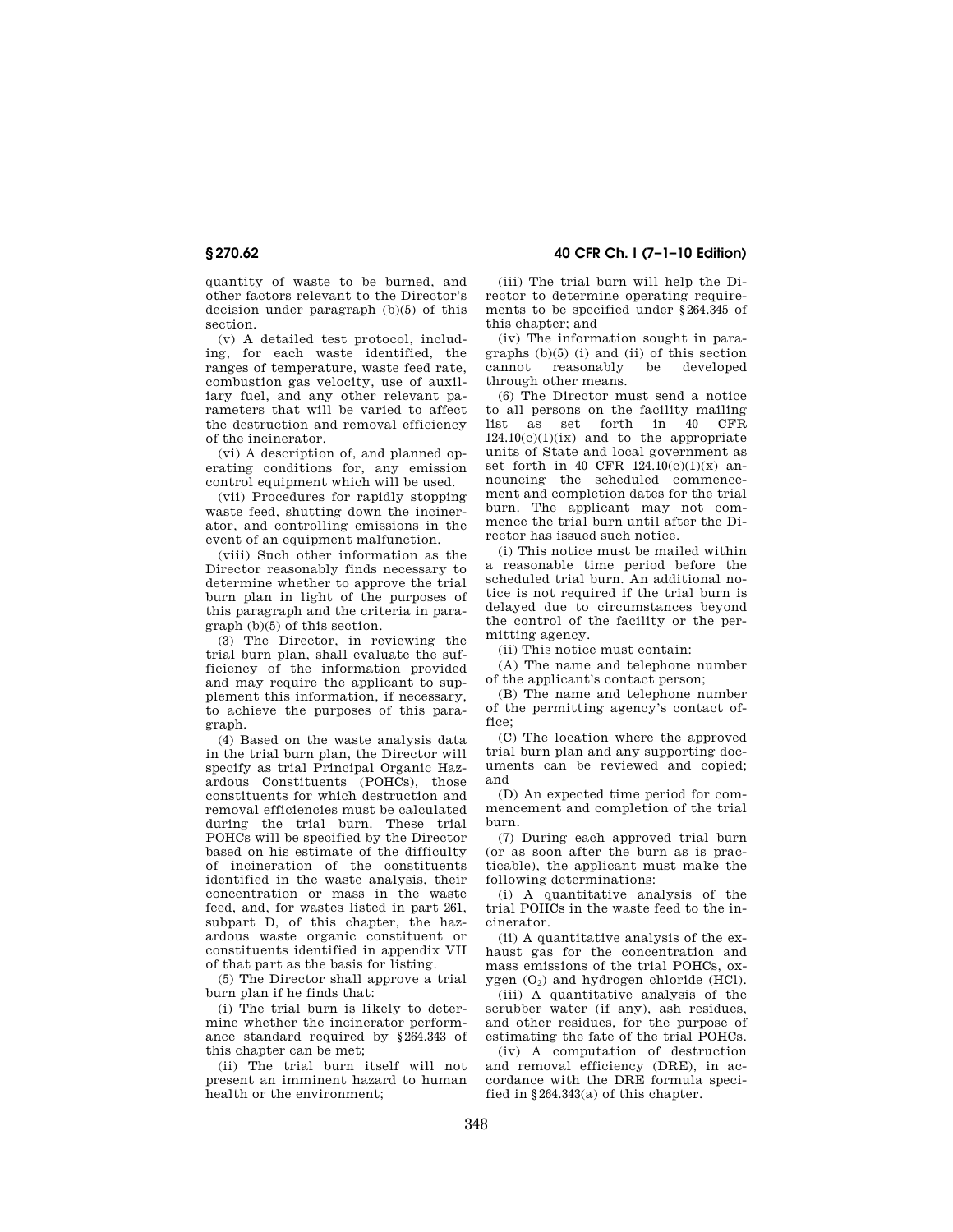## **Environmental Protection Agency § 270.62**

(v) If the HCl emission rate exceeds 1.8 kilograms of HCl per hour (4 pounds per hour), a computation of HCl removal efficiency in accordance with §264.343(b) of this chapter.

(vi) A computation of particulate<br>emissions in accordance with accordance §264.343(c) of this chapter.

(vii) An identification of sources of fugitive emissions and their means of control.

(viii) A measurement of average, maximum, and minimum temperatures and combustion gas velocity.

(ix) A continuous measurement of carbon monoxide (CO) in the exhaust gas.

(x) Such other information as the Director may specify as necessary to ensure that the trial burn will determine<br>compliance with the performance compliance with the standards in §264.343 of this chapter and to establish the operating conditions required by §264.345 of this chapter as necessary to meet that performance standard.

(8) The applicant must submit to the Director a certification that the trial burn has been carried out in accordance with the approved trial burn plan, and must submit the results of all the determinations required in paragraph (b)(6) of this section. This submission shall be made within 90 days of completion of the trial burn, or later if approved by the Director.

(9) All data collected during any trial burn must be submitted to the Director following the completion of the trial burn.

(10) All submissions required by this paragraph must be certified on behalf of the applicant by the signature of a person authorized to sign a permit application or a report under §270.11.

(11) Based on the results of the trial burn, the Director shall set the operating requirements in the final permit according to §264.345 of this chapter. The permit modification shall proceed according to §270.42.

(c) For the purposes of allowing operation of a new hazardous waste incinerator following completion of the trial burn and prior to final modification of the permit conditions to reflect the trial burn results, the Director may establish permit conditions, including but not limited to allowable waste

feeds and operating conditions sufficient to meet the requirements of §264.345 of this chapter, in the permit to a new hazardous waste incinerator. These permit conditions will be effective for the minimum time required to complete sample analysis, data computation and submission of the trial burn results by the applicant, and modification of the facility permit by the Director.

(1) Applicants must submit a statement, with part B of the permit application, which identifies the conditions necessary to operate in compliance with the performance standards of §264.343 of this chapter, during this period. This statement should include, at a minimum, restrictions on waste constituents, waste feed rates, and the operating parameters in §264.345 of this chapter.

(2) The Director will review this statement and any other relevant information submitted with part B of the permit application and specify those requirements for this period most likely to meet the performance standards of §264.343 of this chapter based on his engineering judgment.

(d) For the purpose of determining feasibility of compliance with the performance standards of §264.343 of this chapter and of determining adequate operating conditions under §264.345 of this chapter, the applicant for a permit for an existing hazardous waste incinerator must prepare and submit a trial burn plan and perform a trial burn in accordance with §270.19(b) and paragraphs  $(b)(2)$  through  $(b)(5)$  and  $(b)(7)$ through  $(b)(10)$  of this section or, instead, submit other information as specified in §270.19(c). The Director must announce his or her intention to approve the trial burn plan in accordance with the timing and distribution requirements of paragraph (b)(6) of this section. The contents of the notice must include: the name and telephone number of a contact person at the facility; the name and telephone number of a contact office at the permitting agency; the location where the trial burn plan and any supporting documents can be reviewed and copied; and a schedule of the activities that are required prior to permit issuance, including the anticipated time schedule for